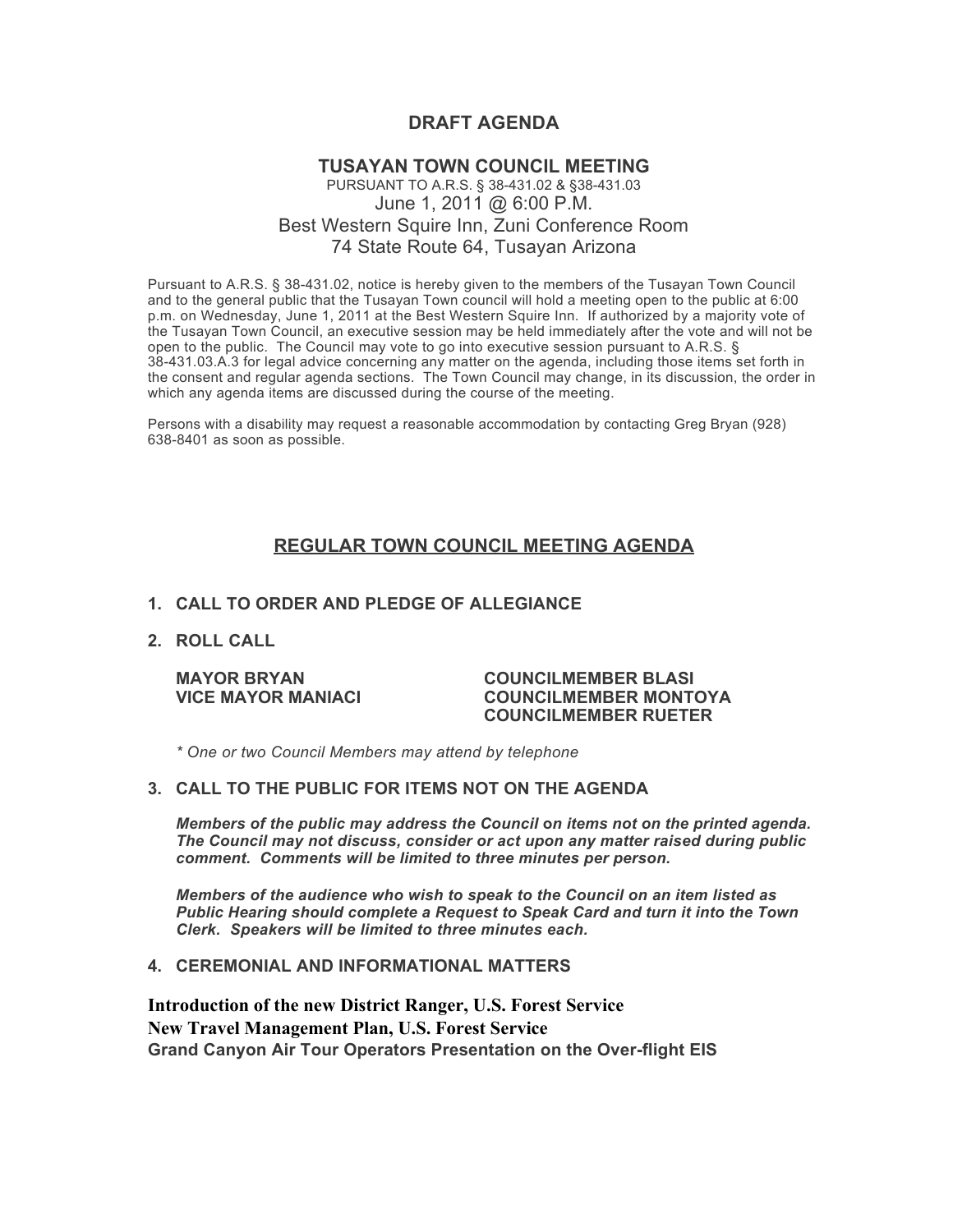### **5. CONSENT AGENDA**

**ITEMS ON THE CONSENT AGENDA ARE ROUTINE IN NATURE AND WILL BE ACTED ON WITH ONE MOTION AND ONE VOTE. PUBLIC HEARING ITEMS ARE DESIGNATED WITH AN ASTERISK (\*). MEMBERS OF THE COUNCIL OR STAFF MAY ASK THE MAYOR TO REMOVE ANY ITEM FROM THE CONSENT AGENDA TO BE DISCUSSED AND ACTED UPON SEPARATELY.**

**Consideration and possible approval of May 19, 2011 Meeting Minutes**

**Consideration and possible approval of Administrative/Treasurer's Report** Acceptance of the Finance Report Approval of the Payment of Bills

- **6. COMMITTEE REPORTS**
- **7. PUBLIC HEARINGS**
- **8. ITEMS FOR ACTION**

**Consideration and possible approval of Resolution in re Over-flight EIS** 

**Consideration and possible approval to change the start time of the June 15, 2011 Town council meeting from 6:00 p.m. to 7:00 p.m.** 

**ITEMS FOR DISCUSSION**

**Sanitary District Flood Control Funding Study and its impact upon Tusayan**

**Municipal Water Study Presentation by Wildan/ARICOR Engineer**

**COPS Hiring Grant update**

**Marshall job announcement and description**

**Conditional Use Permit update**

### **Code Enforcement update**

**Internet Opportunities** - Discussion may include update of any discussions with Qwest or any other entities in regard to internet broadband opportunities, current level of service, satisfaction and charges being experienced by town residents and businesses, anticipation of future demand and discussion whether or not internet and wireless services are regulated by the ACC, or should be part of a franchise issued by the Town of Tusayan. Also discussion of possible cooperation with the school in regard to future tower sites for broadband service.

**Budget Process Status Update**

- **10. TOWN MANAGER'S REPORT**
- **11. SET AGENDA AND ACTION ITEMS FOR NEXT MEETING**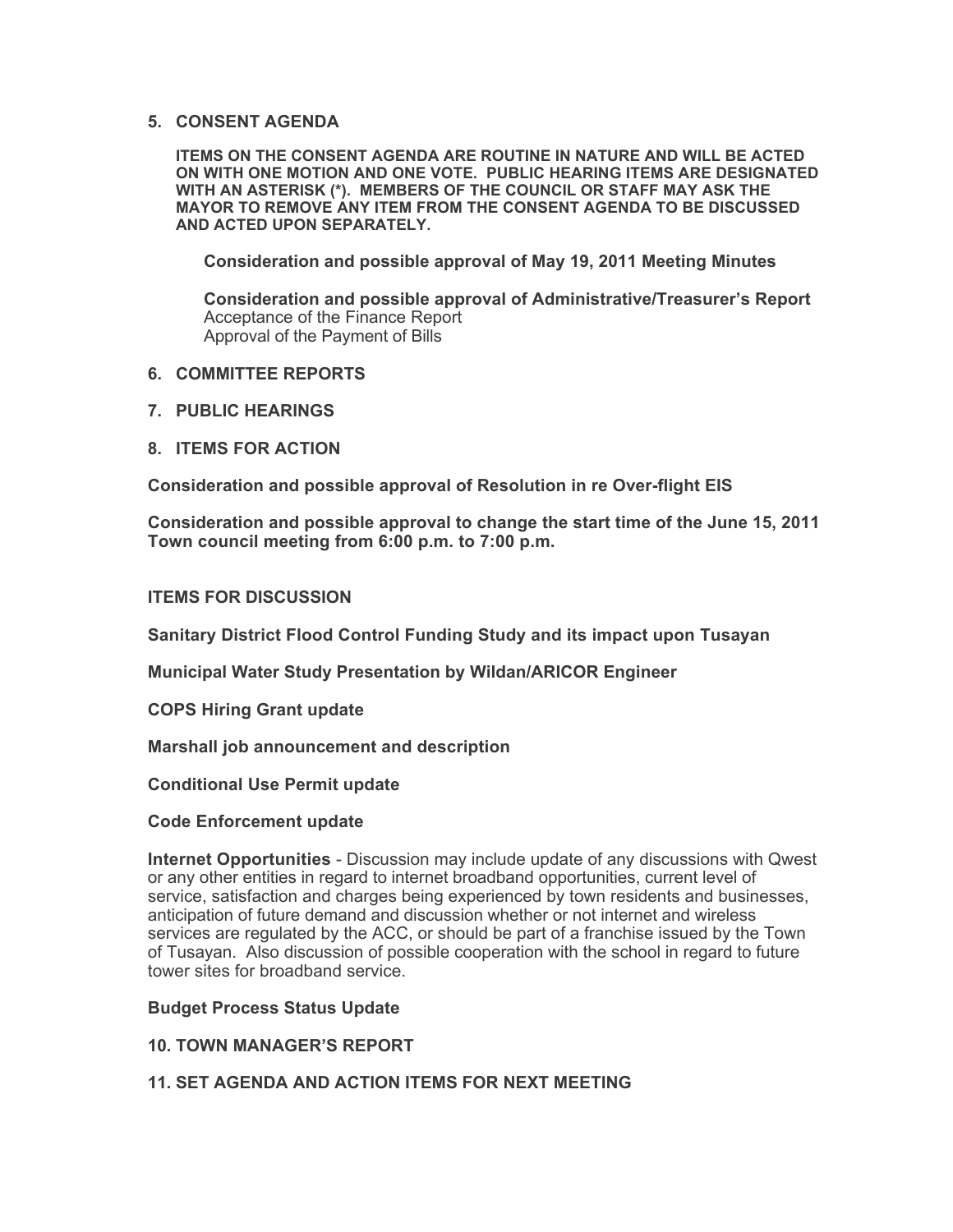# **12. COUNCIL MEMBERS' REPORTS**

# **13. MAYOR'S REPORT**

## **14. MOTION TO ADJOURN INTO EXECUTIVE SESSION** for the following purpose:

The Council may wish to go into Executive Session pursuant to A.R.S. Section A.R.S. 38-431.03.A.3 for legal advice in the case of item B below and pursuant to A.R.S. Sections 38-431.03.A.3 and A.4 in the case of item A below for discussion and consultation with the Town Attorney in order to receive legal advice and to give directions concerning the following:

Pursuant to A.R.S. Section 38-431.03(A)(3) and (A)(4) in order to receive legal advice and give instruction concerning the termination of the county IGA for law enforcement services.

Pursuant to A.R.S. Section 38-431.03(A)(3) in order to receive legal advice concerning the submission of the petition by Leaders for Ethical Government in Tusayan.

Following the Executive Session, the Town Council may (in open session) take action on the items discussed in Executive Session.

# **15. ADJOURNMENT OF REGULAR COUNCIL MEETING**